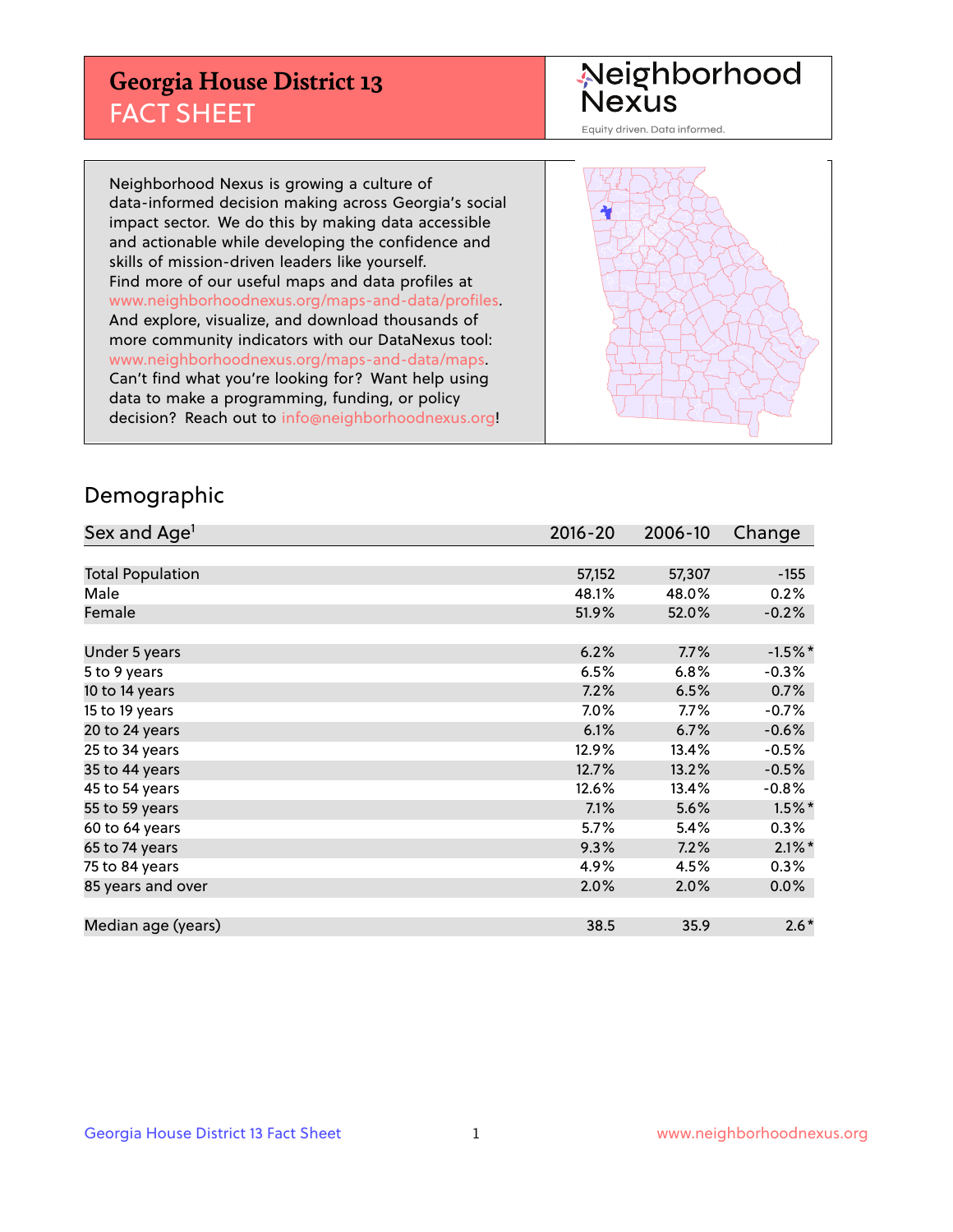## Demographic, continued...

| Race <sup>2</sup>                                            | $2016 - 20$ | 2006-10 | Change     |
|--------------------------------------------------------------|-------------|---------|------------|
| <b>Total population</b>                                      | 57,152      | 57,307  | $-155$     |
| One race                                                     | 95.8%       | 98.2%   | $-2.4\%$ * |
| White                                                        | 74.8%       | 73.8%   | 1.0%       |
| <b>Black or African American</b>                             | 16.9%       | 19.2%   | $-2.3%$    |
| American Indian and Alaska Native                            | 0.1%        | 0.5%    | $-0.3%$    |
| Asian                                                        | 0.9%        | 1.4%    | $-0.5%$    |
| Native Hawaiian and Other Pacific Islander                   | 0.0%        | 0.1%    | $-0.1%$    |
| Some other race                                              | 3.1%        | 3.3%    | $-0.2%$    |
| Two or more races                                            | 4.2%        | 1.8%    | $2.4\%$ *  |
|                                                              |             |         |            |
| Race alone or in combination with other race(s) <sup>3</sup> | $2016 - 20$ | 2006-10 | Change     |
| <b>Total population</b>                                      | 57,152      | 57,307  | $-155$     |
| White                                                        | 78.6%       | 75.4%   | $3.2\%$ *  |
| <b>Black or African American</b>                             | 18.8%       | 20.4%   | $-1.6%$    |
| American Indian and Alaska Native                            | 0.9%        | 0.9%    | 0.1%       |
| Asian                                                        | 1.5%        | 1.6%    | $-0.1%$    |
| Native Hawaiian and Other Pacific Islander                   | 0.1%        | 0.1%    | $-0.1%$    |
| Some other race                                              | 4.4%        | 3.5%    | 0.9%       |
|                                                              |             |         |            |
| Hispanic or Latino and Race <sup>4</sup>                     | 2016-20     | 2006-10 | Change     |
| <b>Total population</b>                                      | 57,152      | 57,307  | $-155$     |
| Hispanic or Latino (of any race)                             | 12.9%       | 10.3%   | $2.6\%$ *  |
| Not Hispanic or Latino                                       | 87.1%       | 89.7%   | $-2.6\%$ * |
| White alone                                                  | 66.0%       | 67.8%   | $-1.8%$    |
| <b>Black or African American alone</b>                       | 16.7%       | 18.7%   | $-2.0%$    |
| American Indian and Alaska Native alone                      | 0.1%        | 0.2%    | $-0.1%$    |
| Asian alone                                                  | 0.9%        | 1.4%    | $-0.6%$    |
| Native Hawaiian and Other Pacific Islander alone             |             |         |            |
|                                                              | 0.0%        | 0.0%    | $-0.0%$    |
| Some other race alone                                        | 0.2%        | 0.1%    | 0.1%       |
| Two or more races                                            | 3.2%        | 1.4%    | $1.8\%$ *  |
| U.S. Citizenship Status <sup>5</sup>                         | $2016 - 20$ | 2006-10 | Change     |
| Foreign-born population                                      | 4,354       | 4,380   | $-26$      |
| Naturalized U.S. citizen                                     | 30.0%       | 24.8%   | 5.3%       |
| Not a U.S. citizen                                           |             |         |            |
|                                                              | 70.0%       | 75.2%   | $-5.3%$    |
| Citizen, Voting Age Population <sup>6</sup>                  | $2016 - 20$ | 2006-10 | Change     |
|                                                              |             |         |            |
| Citizen, 18 and over population                              | 40,770      | 40,047  | 723        |
| Male                                                         | 46.9%       | 45.9%   | 1.0%       |
| Female                                                       | 53.1%       | 54.1%   | $-1.0%$    |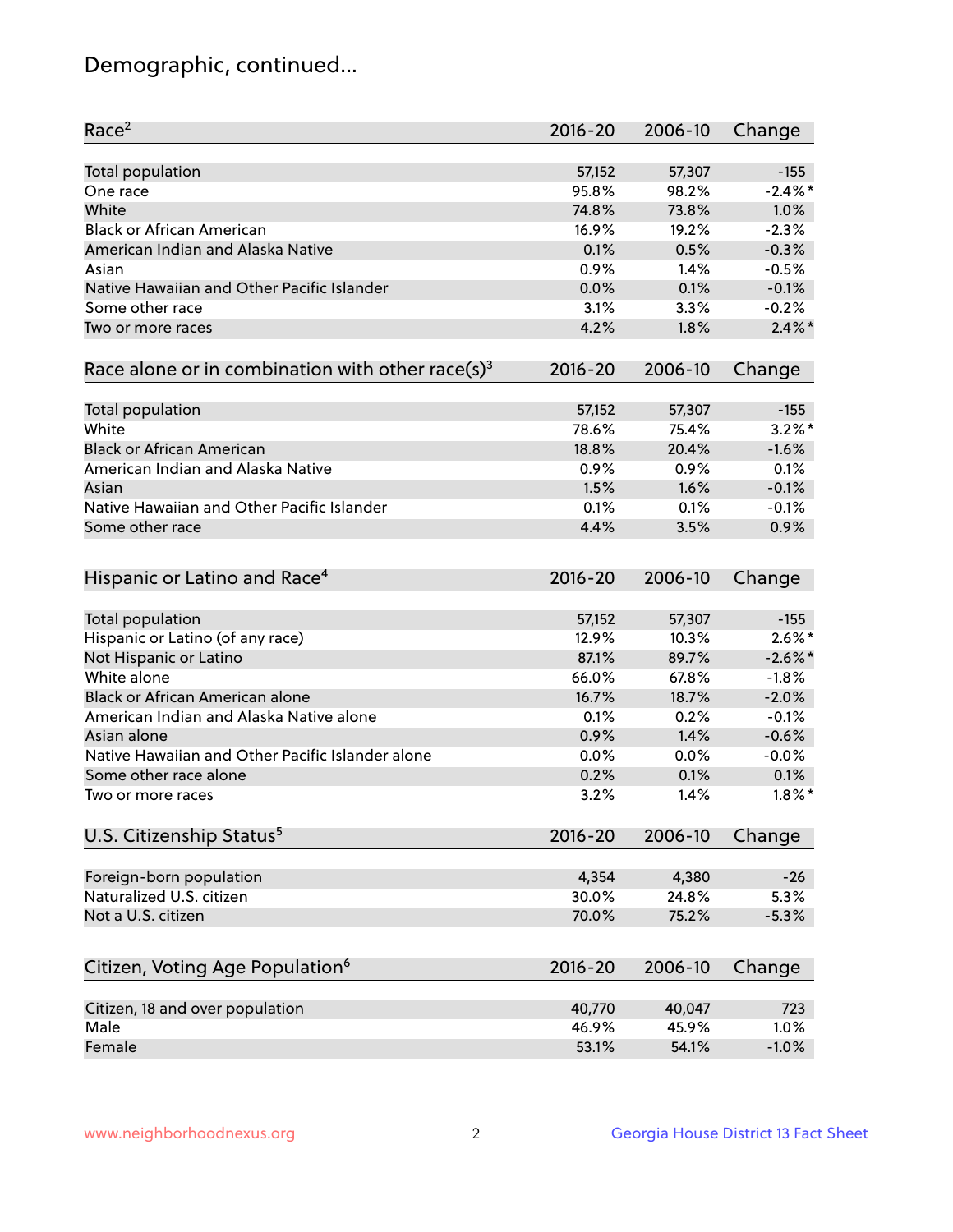#### Economic

| Income <sup>7</sup>                                 | $2016 - 20$ | 2006-10 | Change     |
|-----------------------------------------------------|-------------|---------|------------|
|                                                     |             |         |            |
| All households                                      | 21,479      | 20,989  | 490        |
| Less than \$10,000                                  | 8.6%        | 11.4%   | $-2.8%$    |
| \$10,000 to \$14,999                                | 5.0%        | 9.1%    | $-4.0\%$ * |
| \$15,000 to \$24,999                                | 12.1%       | 13.5%   | $-1.4%$    |
| \$25,000 to \$34,999                                | 14.3%       | 11.6%   | $2.7\%$ *  |
| \$35,000 to \$49,999                                | 13.0%       | 15.7%   | $-2.7%$    |
| \$50,000 to \$74,999                                | 17.0%       | 16.3%   | 0.7%       |
| \$75,000 to \$99,999                                | 10.5%       | 9.9%    | 0.6%       |
| \$100,000 to \$149,999                              | 12.5%       | 7.3%    | $5.2\%$ *  |
| \$150,000 to \$199,999                              | 3.1%        | 2.4%    | 0.7%       |
| \$200,000 or more                                   | 3.8%        | 2.8%    | 1.0%       |
| Median household income (dollars)                   | 44,961      | 38,980  | 5,981*     |
| Mean household income (dollars)                     | 67,494      | 54,519  | 12,975*    |
| With earnings                                       | 72.9%       | 74.2%   | $-1.3%$    |
| Mean earnings (dollars)                             | 68,109      | 56,741  | 11,369*    |
| <b>With Social Security</b>                         | 35.7%       | 33.4%   | 2.3%       |
| Mean Social Security income (dollars)               | 19,462      | 14,104  | 5,358*     |
| With retirement income                              | 19.6%       | 16.7%   | $2.9\%$ *  |
| Mean retirement income (dollars)                    | 29,037      | 19,190  | 9,847*     |
| With Supplemental Security Income                   | 6.9%        | 6.6%    | 0.3%       |
| Mean Supplemental Security Income (dollars)         | 8,430       | 6,750   | 1,680*     |
| With cash public assistance income                  | 4.7%        | 2.3%    | $2.4\%$ *  |
| Mean cash public assistance income (dollars)        | 3,914       | 3,532   | 383        |
| With Food Stamp/SNAP benefits in the past 12 months | 15.9%       | 12.0%   | $3.9\%$ *  |
|                                                     |             |         |            |
| Families                                            | 14,728      | 13,937  | 791*       |
| Less than \$10,000                                  | 5.6%        | 5.9%    | $-0.3%$    |
| \$10,000 to \$14,999                                | 2.9%        | 6.1%    | $-3.1\%$ * |
| \$15,000 to \$24,999                                | 9.2%        | 12.6%   | $-3.4\%$ * |
| \$25,000 to \$34,999                                | 13.4%       | 11.2%   | 2.2%       |
| \$35,000 to \$49,999                                | 11.6%       | 17.0%   | $-5.4\%$ * |
| \$50,000 to \$74,999                                | 19.0%       | 18.0%   | 1.1%       |
| \$75,000 to \$99,999                                | 13.3%       | 12.6%   | 0.7%       |
| \$100,000 to \$149,999                              | 16.0%       | $9.8\%$ | $6.2%$ *   |
| \$150,000 to \$199,999                              | 4.1%        | 2.9%    | 1.2%       |
| \$200,000 or more                                   | 4.8%        | 4.0%    | 0.8%       |
| Median family income (dollars)                      | 58,918      | 47,839  | 11,079*    |
| Mean family income (dollars)                        | 79,248      | 65,232  | 14,015*    |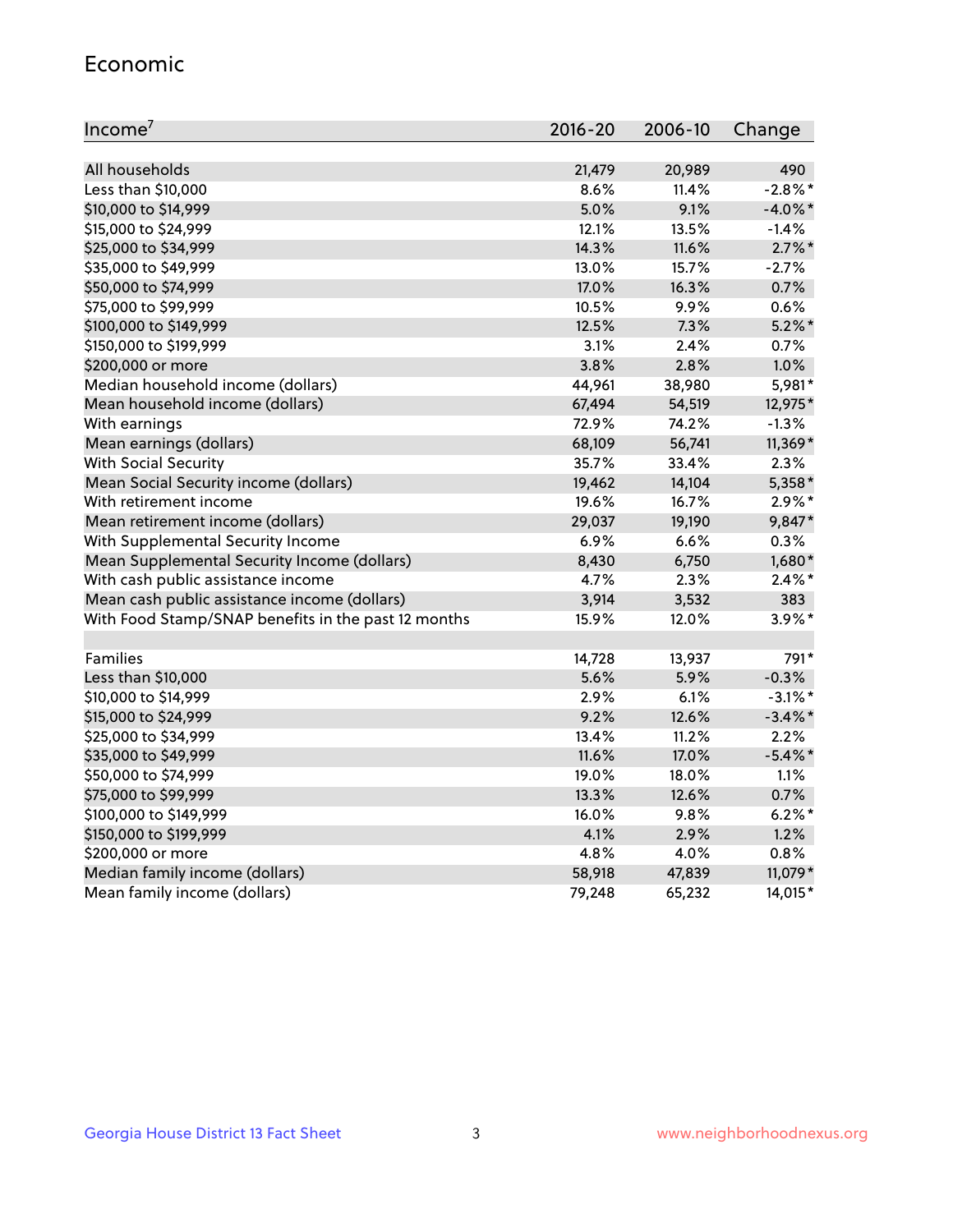## Economic, continued...

| Income, continued <sup>8</sup>                           | $2016 - 20$ | 2006-10 |          |
|----------------------------------------------------------|-------------|---------|----------|
|                                                          |             |         | Change   |
|                                                          |             | 7,053   |          |
| Nonfamily households                                     | 6,752       |         | $-301$   |
| Median nonfamily income (dollars)                        | 27,659      | 21,904  | 5,756*   |
| Mean nonfamily income (dollars)                          | 37,349      | 31,773  | 5,576*   |
| Median earnings for workers (dollars)                    | 29,725      | 23,684  | $6,042*$ |
| Median earnings for male full-time, year-round workers   | 41,160      | 38,381  | 2,779*   |
| (dollars)                                                |             |         |          |
| Median earnings for female full-time, year-round workers | 34,352      | 29,262  | 5,091*   |
| (dollars)                                                |             |         |          |
|                                                          |             |         |          |
| Per capita income (dollars)                              | 26,140      | 20,731  | 5,409*   |
|                                                          |             |         |          |
| Families and People Below Poverty Level <sup>9</sup>     | 2016-20     | 2006-10 | Change   |
|                                                          |             |         |          |
| <b>All families</b>                                      | 16.1%       | 15.2%   | 0.9%     |
| With related children under 18 years                     | 26.7%       | 21.1%   | 5.6%     |
| With related children under 5 years only                 | 33.6%       | 17.6%   | 16.1%    |
| Married couple families                                  | 7.6%        | 8.7%    | $-1.0%$  |
| With related children under 18 years                     | 13.9%       | 11.0%   | 2.9%     |
| With related children under 5 years only                 | 31.3%       | 5.2%    | 26.1%    |
| Families with female householder, no husband present     | 38.0%       | 33.7%   | 4.3%     |
| With related children under 18 years                     | 48.3%       | 41.7%   | 6.6%     |
| With related children under 5 years only                 | 43.0%       | 53.4%   | $-10.4%$ |
|                                                          |             |         |          |
| All people                                               | 20.5%       | 21.1%   | $-0.6%$  |
| Under 18 years                                           | 31.4%       | 28.5%   | 3.0%     |
| Related children under 18 years                          | 31.1%       | 28.2%   | 2.9%     |
| Related children under 5 years                           | 34.8%       | 31.0%   | 3.8%     |
| Related children 5 to 17 years                           | 29.7%       | 26.9%   | 2.8%     |
| 18 years and over                                        | 17.0%       | 18.6%   | $-1.6%$  |
| 18 to 64 years                                           | 19.5%       | 19.8%   | $-0.3%$  |
| 65 years and over                                        | 7.4%        | 13.1%   | $-5.7%$  |
| People in families                                       | 18.7%       | 18.1%   | 0.6%     |
| Unrelated individuals 15 years and over                  | 29.0%       | 34.7%   | $-5.7%$  |
|                                                          |             |         |          |
| Non-Hispanic white people                                | 13.5%       | 13.6%   | $-0.1%$  |
| Black or African-American people                         | 31.2%       | 35.5%   | $-4.3%$  |
| Asian people                                             | 30.1%       | 16.0%   | 14.1%    |
| Hispanic or Latino people                                | 34.3%       | 44.7%   | $-10.5%$ |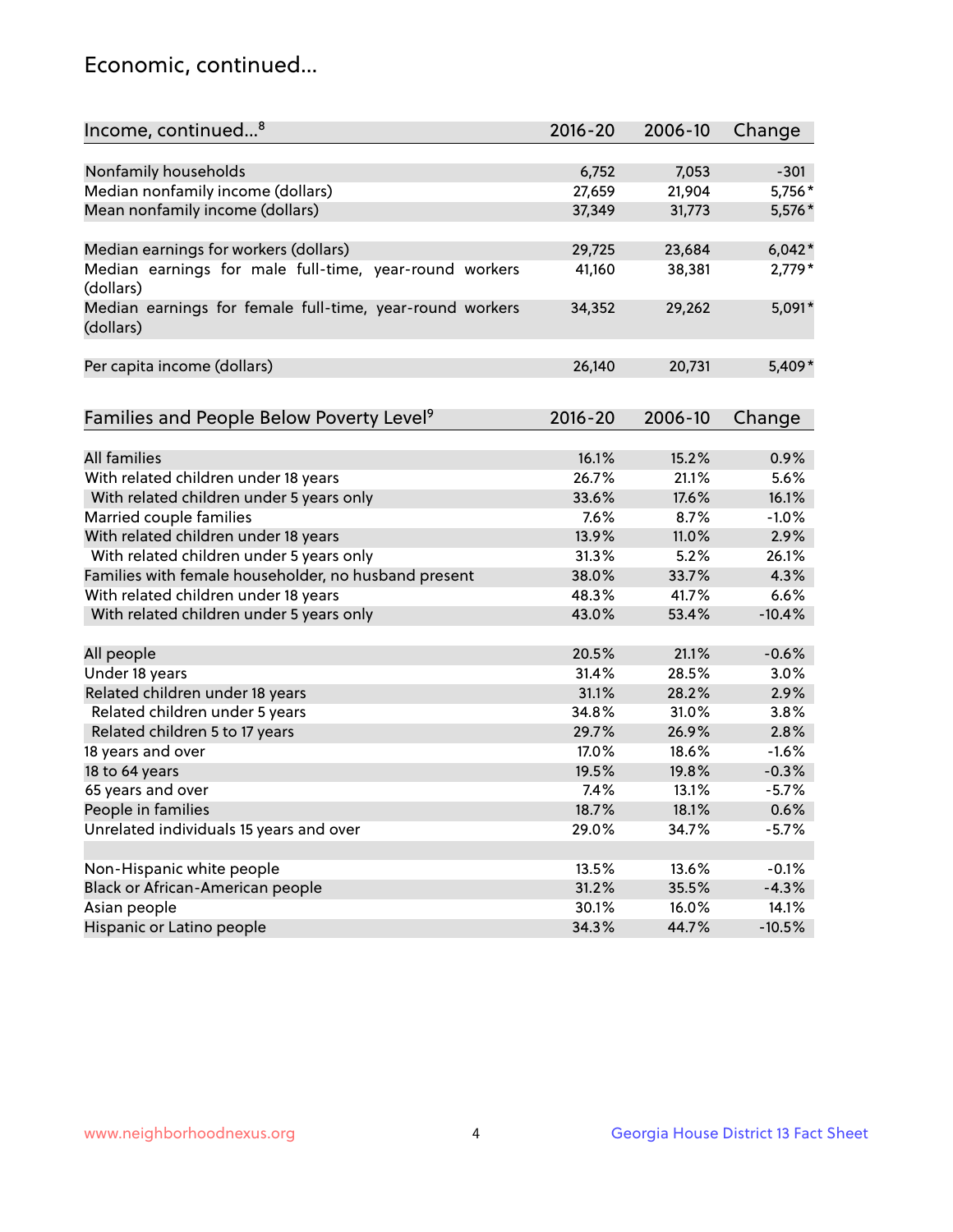## Employment

| Employment Status <sup>10</sup>                                        | $2016 - 20$         | 2006-10       | Change       |
|------------------------------------------------------------------------|---------------------|---------------|--------------|
|                                                                        |                     |               |              |
| Population 16 years and over                                           | 44,990              | 44,693        | 297          |
| In labor force                                                         | 57.3%               | 59.7%         | $-2.4%$      |
| Civilian labor force                                                   | $\overline{57.2\%}$ | 59.7%         | $-2.5%$      |
| Employed                                                               | 54.2%               | 54.1%         | 0.2%         |
| Unemployed                                                             | 2.9%                | 5.6%          | $-2.7%$      |
| <b>Armed Forces</b>                                                    | 0.1%                | 0.0%          | 0.1%         |
| Not in labor force                                                     | 42.7%               | 40.3%         | 2.4%         |
|                                                                        |                     |               |              |
| Civilian labor force                                                   | 25,720              | 26,684        | $-965$       |
| <b>Unemployment Rate</b>                                               | 5.1%                | 9.4%          | $-4.3%$      |
|                                                                        |                     |               |              |
| Females 16 years and over                                              | 23,561              | 23,676        | -115         |
| In labor force                                                         | 52.2%               | 53.4%         | $-1.2%$      |
| Civilian labor force                                                   | 52.2%               | 53.4%         | $-1.2%$      |
| Employed                                                               | 49.4%               | 48.7%         | 0.7%         |
|                                                                        |                     |               |              |
| Own children of the householder under 6 years                          | 3,956               | 4,846         | $-890$       |
| All parents in family in labor force                                   | 59.6%               | 64.1%         | $-4.5%$      |
| Own children of the householder 6 to 17 years                          | 8,532               | 8,368         | 164          |
| All parents in family in labor force                                   | 73.3%               | 69.4%         | 4.0%         |
|                                                                        |                     |               |              |
|                                                                        |                     |               |              |
| Industry <sup>11</sup>                                                 | $2016 - 20$         | 2006-10       | Change       |
|                                                                        |                     |               |              |
| Civilian employed population 16 years and over                         | 24,402              | 24,171        | 232          |
| Agriculture, forestry, fishing and hunting, and mining<br>Construction | 0.1%                | 0.5%          | $-0.4%$      |
|                                                                        | 9.3%<br>17.4%       | 8.7%          | 0.5%         |
| Manufacturing<br>Wholesale trade                                       | 2.4%                | 15.4%<br>2.0% | 2.0%<br>0.4% |
| <b>Retail trade</b>                                                    | 10.5%               | 10.6%         | $-0.1%$      |
| Transportation and warehousing, and utilities                          | 4.4%                | 4.4%          | 0.0%         |
| Information                                                            | 1.4%                | 1.9%          | $-0.5%$      |
| Finance and insurance, and real estate and rental and leasing          | 3.9%                | 4.8%          | $-1.0%$      |
| Professional, scientific, and management, and administrative           | 7.9%                | 7.3%          | 0.6%         |
| and waste management services                                          |                     |               |              |
| Educational services, and health care and social assistance            | 25.1%               | 27.0%         | $-2.0%$      |
| Arts, entertainment, and recreation, and accommodation and             | 8.6%                | 9.2%          | $-0.6%$      |
| food services                                                          |                     |               |              |
| Other services, except public administration                           | 4.8%                | 5.2%          | $-0.4%$      |
| Public administration                                                  | 4.3%                | 2.9%          | 1.4%         |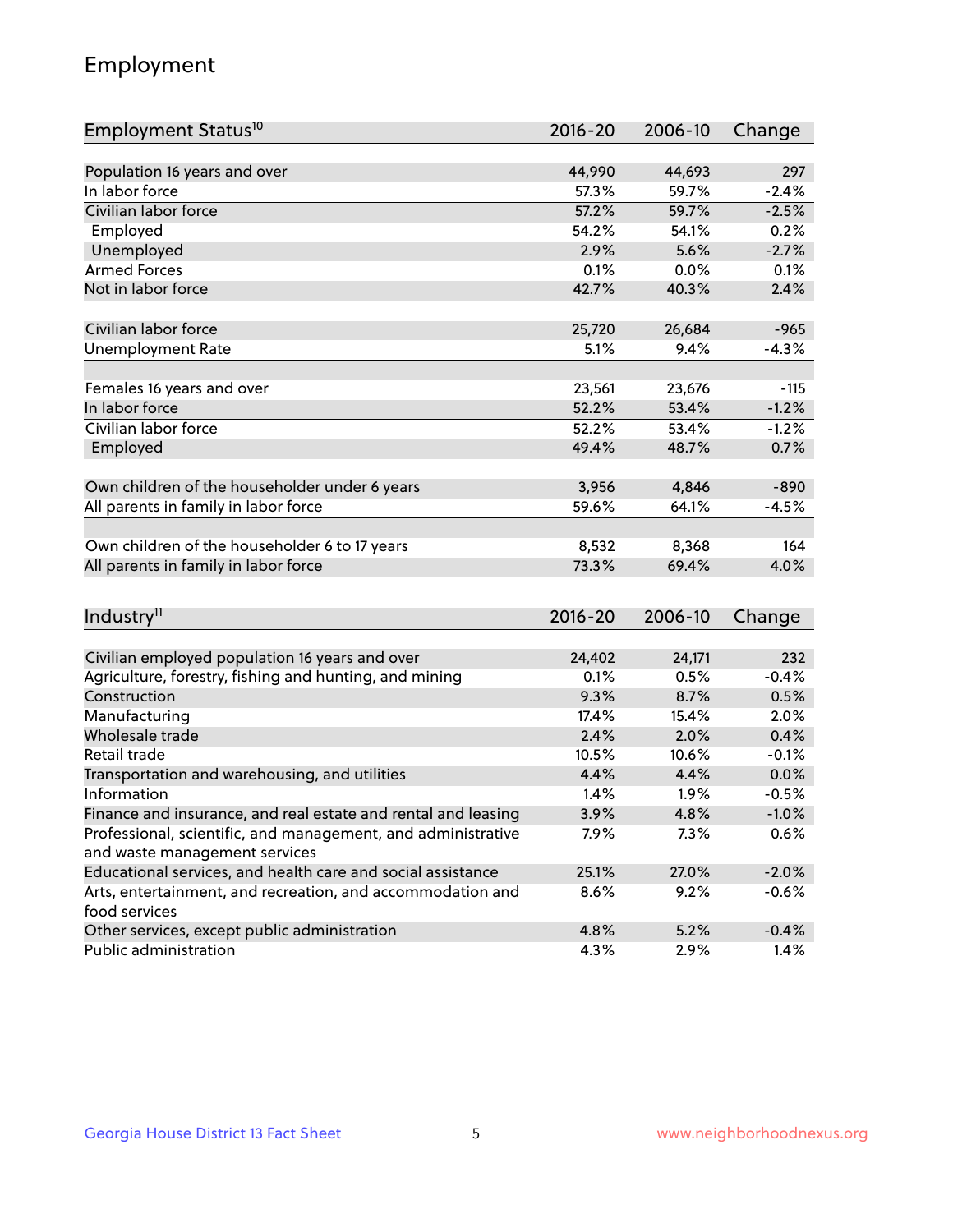## Employment, continued...

| Occupation <sup>12</sup>                                                    | $2016 - 20$ | 2006-10 | Change     |
|-----------------------------------------------------------------------------|-------------|---------|------------|
|                                                                             |             |         | 232        |
| Civilian employed population 16 years and over                              | 24,402      | 24,171  |            |
| Management, business, science, and arts occupations                         | 29.4%       | 30.3%   | $-0.9%$    |
| Service occupations                                                         | 17.6%       | 19.1%   | $-1.6%$    |
| Sales and office occupations                                                | 20.8%       | 23.8%   | $-3.0\%$ * |
| and<br>Natural<br>resources,<br>construction,<br>maintenance<br>occupations | 10.8%       | 11.4%   | $-0.7%$    |
| Production, transportation, and material moving occupations                 | 21.4%       | 15.3%   | $6.2\%$ *  |
| Class of Worker <sup>13</sup>                                               | $2016 - 20$ | 2006-10 | Change     |
|                                                                             |             |         |            |
| Civilian employed population 16 years and over                              | 24,402      | 24,171  | 232        |
| Private wage and salary workers                                             | 79.5%       | 80.5%   | $-1.0%$    |
| Government workers                                                          | 13.1%       | 14.1%   | $-1.0%$    |
| Self-employed in own not incorporated business workers                      | 7.3%        | 5.4%    | $1.9\%$ *  |
| <b>Unpaid family workers</b>                                                | 0.1%        | 0.0%    | 0.1%       |
| Job Flows <sup>14</sup>                                                     | 2019        | 2010    | Change     |
|                                                                             |             |         |            |
| Total Jobs in district                                                      | 26,961      | 26,712  | 249        |
| Held by residents of district                                               | 31.0%       | 32.2%   | $-1.2%$    |
| Held by non-residents of district                                           | 69.0%       | 67.8%   | 1.2%       |
| Jobs by Industry Sector <sup>15</sup>                                       | 2019        | 2010    | Change     |
|                                                                             |             |         |            |
| Total Jobs in district                                                      | 26,961      | 26,712  | 249        |
| Goods Producing sectors                                                     | 9.2%        | 13.4%   | $-4.2%$    |
| Trade, Transportation, and Utilities sectors                                | 17.1%       | 16.5%   | 0.6%       |
| All Other Services sectors                                                  | 73.7%       | 70.1%   | 3.6%       |
| Total Jobs in district held by district residents                           | 8,360       | 8,601   | $-241$     |
| <b>Goods Producing sectors</b>                                              | 10.3%       | 14.9%   | $-4.6%$    |
| Trade, Transportation, and Utilities sectors                                | 11.2%       | 10.0%   | 1.2%       |
| All Other Services sectors                                                  | 78.6%       | 75.1%   | 3.4%       |
|                                                                             |             |         |            |
| Jobs by Earnings <sup>16</sup>                                              | 2019        | 2010    | Change     |
|                                                                             |             |         |            |
| Total Jobs in district                                                      | 26,961      | 26,712  | 249        |
| Jobs with earnings \$1250/month or less                                     | 26.1%       | 27.7%   | $-1.5%$    |
| Jobs with earnings \$1251/month to \$3333/month                             | 39.0%       | 42.8%   | $-3.8%$    |
| Jobs with earnings greater than \$3333/month                                | 34.9%       | 29.6%   | 5.3%       |
| Total Jobs in district held by district residents                           | 8,360       | 8,601   | $-241$     |
| Jobs with earnings \$1250/month or less                                     | 26.5%       | 28.4%   | $-1.9%$    |
| Jobs with earnings \$1251/month to \$3333/month                             | 39.5%       | 43.1%   | $-3.6%$    |
| Jobs with earnings greater than \$3333/month                                | 34.0%       | 28.6%   | 5.4%       |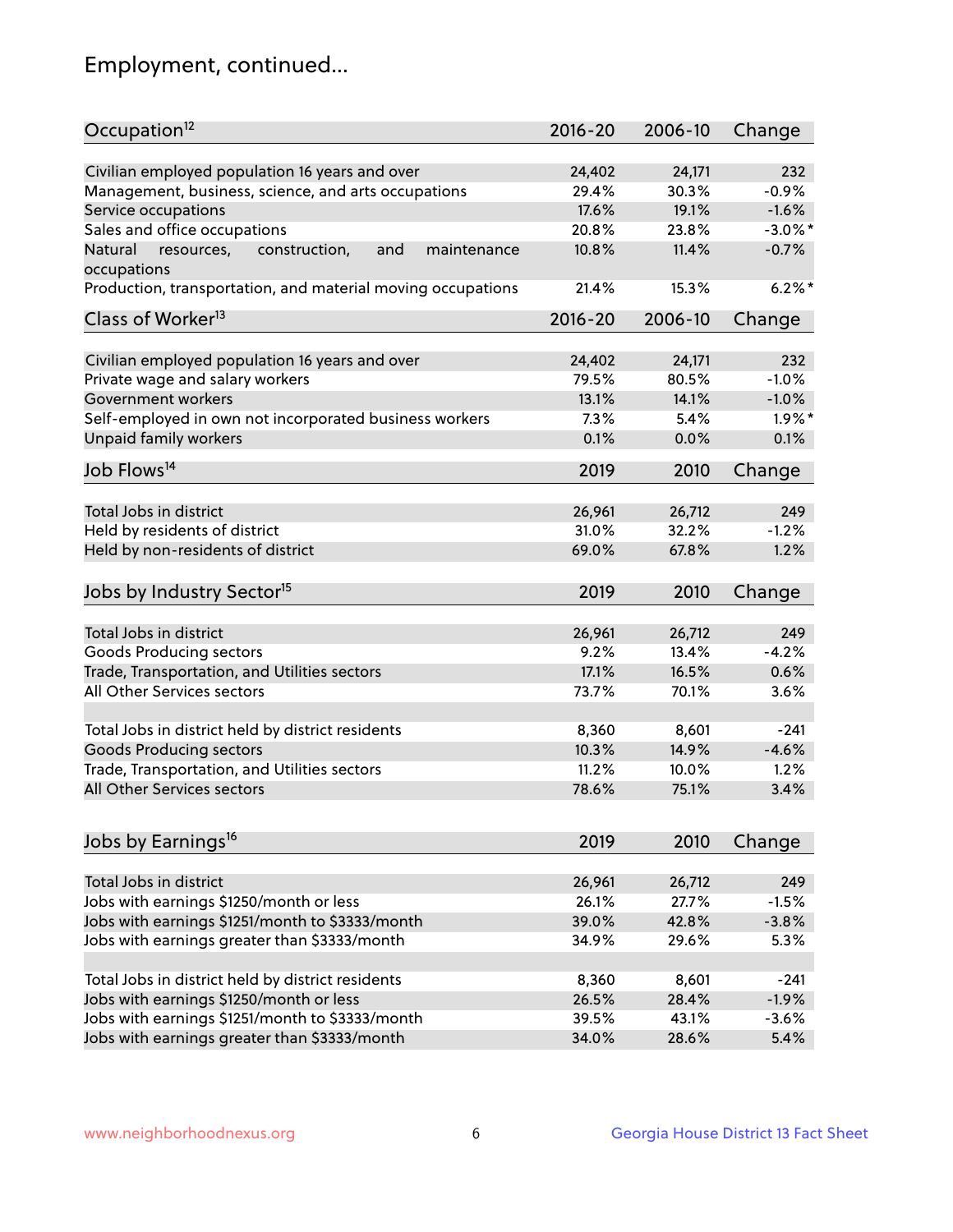## Employment, continued...

| Jobs by Age of Worker <sup>17</sup>               | 2019   | 2010   | Change  |
|---------------------------------------------------|--------|--------|---------|
|                                                   |        |        |         |
| Total Jobs in district                            | 26,961 | 26,712 | 249     |
| Jobs with workers age 29 or younger               | 25.0%  | 23.5%  | 1.5%    |
| Jobs with workers age 30 to 54                    | 52.9%  | 58.2%  | $-5.2%$ |
| Jobs with workers age 55 or older                 | 22.1%  | 18.3%  | 3.8%    |
|                                                   |        |        |         |
| Total Jobs in district held by district residents | 8,360  | 8,601  | $-241$  |
| Jobs with workers age 29 or younger               | 23.8%  | 21.0%  | 2.8%    |
| Jobs with workers age 30 to 54                    | 52.3%  | 58.3%  | $-6.0%$ |
| Jobs with workers age 55 or older                 | 23.9%  | 20.7%  | 3.2%    |
|                                                   |        |        |         |

#### Education

| School Enrollment <sup>18</sup>                | $2016 - 20$ | 2006-10 | Change     |
|------------------------------------------------|-------------|---------|------------|
|                                                |             |         |            |
| Population 3 years and over enrolled in school | 13,960      | 15,388  | $-1,428$   |
| Nursery school, preschool                      | 5.3%        | 7.8%    | $-2.5%$    |
| Kindergarten                                   | 6.8%        | 5.7%    | 1.1%       |
| Elementary school (grades 1-8)                 | 45.0%       | 39.3%   | $5.7\%$ *  |
| High school (grades 9-12)                      | 20.1%       | 19.3%   | 0.9%       |
| College or graduate school                     | 22.8%       | 28.0%   | $-5.2%$    |
| Educational Attainment <sup>19</sup>           | $2016 - 20$ | 2006-10 | Change     |
|                                                |             |         |            |
| Population 25 years and over                   | 38,337      | 37,035  | 1,302      |
| Less than 9th grade                            | $7.7\%$     | 10.8%   | $-3.1\%$ * |
| 9th to 12th grade, no diploma                  | 10.2%       | 15.2%   | $-5.0\%$ * |
| High school graduate (includes equivalency)    | 33.2%       | 31.2%   | 2.0%       |
| Some college, no degree                        | 19.6%       | 18.6%   | 1.0%       |
| Associate's degree                             | 7.1%        | 4.6%    | $2.6\%$ *  |
| Bachelor's degree                              | 12.7%       | 11.4%   | 1.3%       |
| Graduate or professional degree                | 9.5%        | 8.3%    | 1.2%       |
|                                                |             |         |            |
| Percent high school graduate or higher         | 82.1%       | 74.0%   | $8.1\%$ *  |
| Percent bachelor's degree or higher            | 22.2%       | 19.7%   | 2.5%       |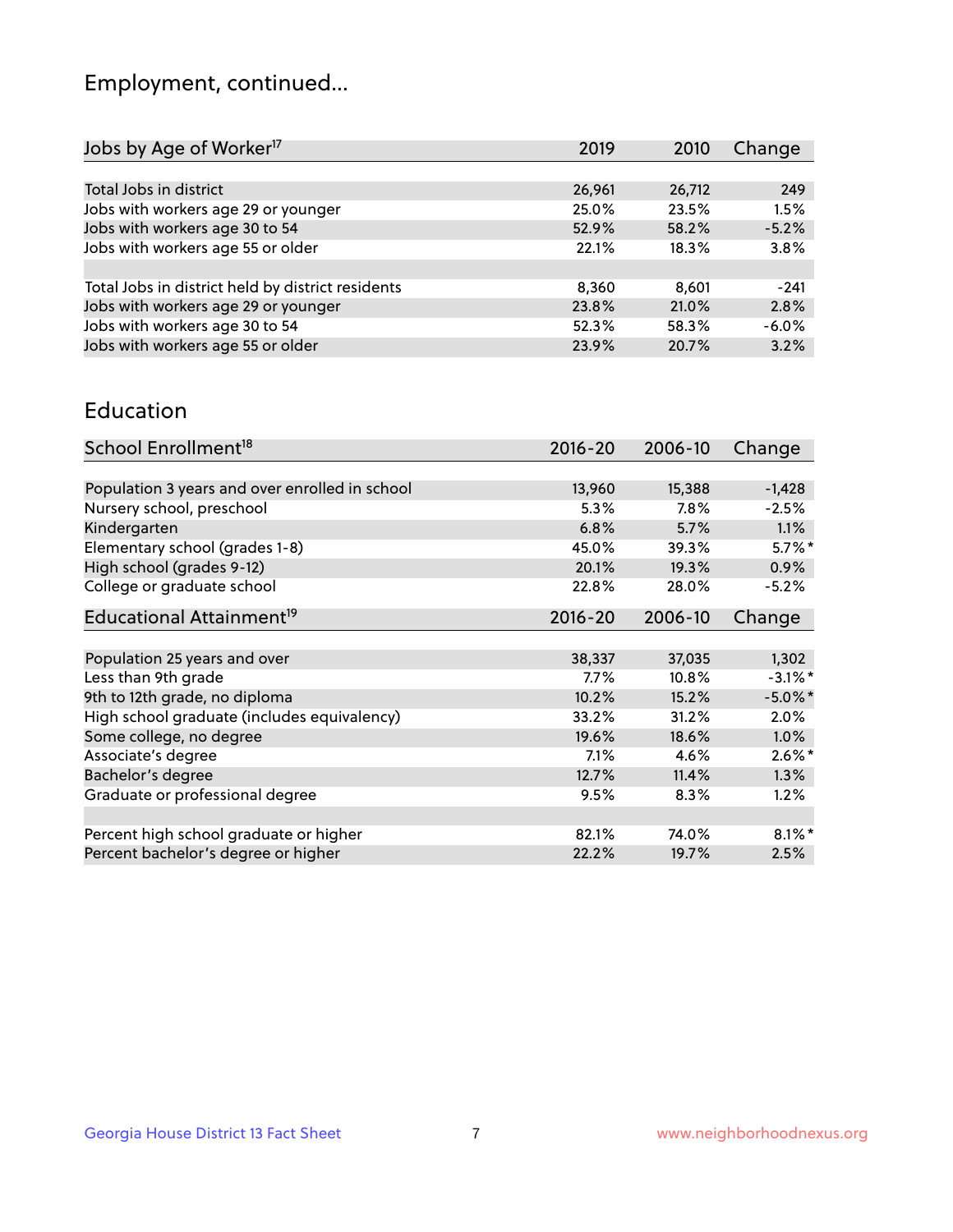## Housing

| Households by Type <sup>20</sup><br>Change                                       |           |
|----------------------------------------------------------------------------------|-----------|
|                                                                                  |           |
| <b>Total households</b><br>21,479<br>20,989                                      | 490       |
| Family households (families)<br>68.6%<br>66.4%<br>2.2%                           |           |
| With own children under 18 years<br>29.5%<br>30.2%<br>$-0.7%$                    |           |
| Married-couple family<br>46.6%<br>0.2%<br>46.4%                                  |           |
| With own children of the householder under 18 years<br>19.8%<br>$-1.8%$<br>18.0% |           |
| Male householder, no wife present, family<br>4.2%<br>5.5%<br>$-1.2%$             |           |
| With own children of the householder under 18 years<br>$-0.5%$<br>2.2%<br>2.7%   |           |
| Female householder, no husband present, family<br>17.7%<br>14.6%                 | $3.2\%$ * |
| With own children of the householder under 18 years<br>9.3%<br>1.6%<br>7.7%      |           |
| Nonfamily households<br>31.4%<br>33.6%<br>$-2.2%$                                |           |
| Householder living alone<br>26.9%<br>28.4%<br>$-1.5%$                            |           |
| 65 years and over<br>11.3%<br>12.1%<br>$-0.8%$                                   |           |
|                                                                                  |           |
| Households with one or more people under 18 years<br>34.7%<br>35.1%<br>$-0.4%$   |           |
| Households with one or more people 65 years and over<br>30.7%<br>26.7%           | 4.0%*     |
|                                                                                  |           |
| Average household size<br>2.54<br>2.61<br>$-0.07$                                |           |
| Average family size<br>3.08<br>3.20                                              | $-0.12$   |
|                                                                                  |           |
| Housing Occupancy <sup>21</sup><br>2016-20<br>2006-10<br>Change                  |           |
|                                                                                  |           |
| Total housing units<br>24,228<br>24,382<br>$-154$                                |           |
| Occupied housing units<br>$2.6\%$ *<br>88.7%<br>86.1%                            |           |
| Vacant housing units<br>11.3%<br>13.9%<br>$-2.6%$                                |           |
|                                                                                  |           |
| 1.4<br>4.9<br>Homeowner vacancy rate                                             | $-3.5*$   |
| Rental vacancy rate<br>7.4<br>15.1                                               | $-7.8*$   |
|                                                                                  |           |
| Units in Structure <sup>22</sup><br>$2016 - 20$<br>2006-10<br>Change             |           |
|                                                                                  |           |
| Total housing units<br>24,228<br>24,382<br>$-154$                                |           |
| 1-unit, detached<br>68.7%<br>71.1%<br>$-2.5%$                                    |           |
| 1.7%<br>1.9%<br>$-0.2%$<br>1-unit, attached                                      |           |
| 4.5%<br>6.0%<br>$-1.5%$<br>2 units                                               |           |
| 3.2%<br>3.9%<br>0.8%<br>3 or 4 units                                             |           |
| 5 to 9 units<br>3.3%<br>4.0%<br>$-0.7%$                                          |           |
| 2.8%<br>10 to 19 units<br>2.4%<br>$-0.5%$                                        |           |
| 20 or more units<br>6.0%<br>3.6%<br>2.3%                                         |           |
| Mobile home<br>9.5%<br>7.4%                                                      | $2.1\%$ * |
| Boat, RV, van, etc.<br>0.1%<br>0.0%<br>0.1%                                      |           |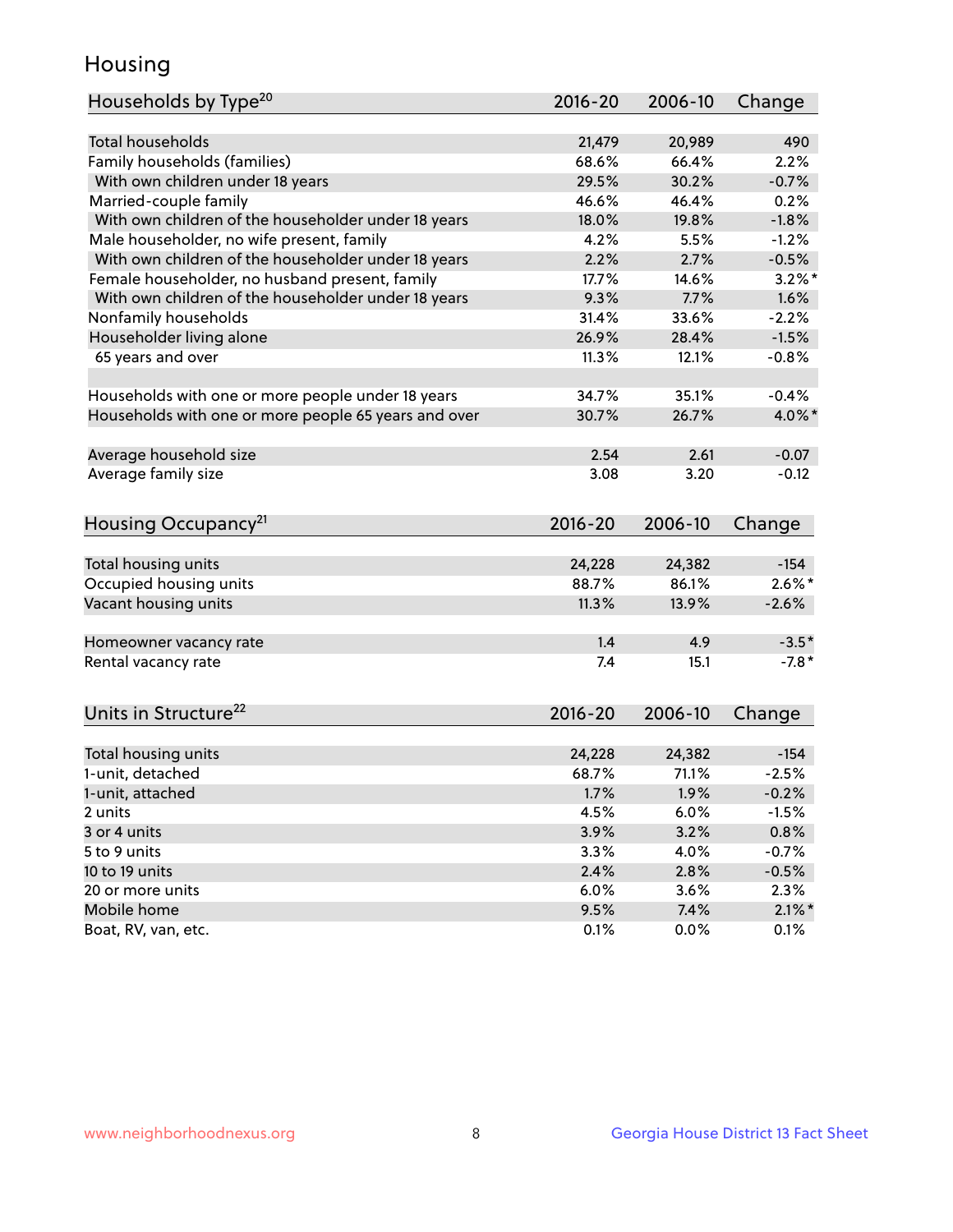## Housing, Continued...

| Year Structure Built <sup>23</sup>             | 2016-20     | 2006-10 | Change     |
|------------------------------------------------|-------------|---------|------------|
| Total housing units                            | 24,228      | 24,382  | $-154$     |
| Built 2014 or later                            | 1.7%        | (X)     | (X)        |
| Built 2010 to 2013                             | 1.1%        | (X)     | (X)        |
| Built 2000 to 2009                             | 11.5%       | 11.4%   | 0.1%       |
| Built 1990 to 1999                             | 15.7%       | 11.7%   | $4.1\%$ *  |
| Built 1980 to 1989                             | 13.2%       | 13.4%   | $-0.3%$    |
| Built 1970 to 1979                             | 15.2%       | 16.2%   | $-1.0%$    |
| Built 1960 to 1969                             | 10.6%       | 14.1%   | $-3.5%$ *  |
| Built 1950 to 1959                             | 12.1%       | 13.3%   | $-1.2%$    |
| Built 1940 to 1949                             | 7.2%        | 9.0%    | $-1.8%$    |
| Built 1939 or earlier                          | 11.7%       | 10.8%   | 0.8%       |
|                                                |             |         |            |
| Housing Tenure <sup>24</sup>                   | $2016 - 20$ | 2006-10 | Change     |
| Occupied housing units                         | 21,479      | 20,989  | 490        |
| Owner-occupied                                 | 58.7%       | 62.7%   | $-4.0\%$ * |
| Renter-occupied                                | 41.3%       | 37.3%   | 4.0%*      |
|                                                |             |         |            |
| Average household size of owner-occupied unit  | 2.57        | 2.64    | $-0.07$    |
| Average household size of renter-occupied unit | 2.50        | 2.55    | $-0.05$    |
| Residence 1 Year Ago <sup>25</sup>             | $2016 - 20$ | 2006-10 | Change     |
| Population 1 year and over                     | 56,636      | 56,507  | 129        |
| Same house                                     | 83.7%       | 81.8%   | 1.9%       |
| Different house in the U.S.                    | 16.0%       | 17.5%   | $-1.4%$    |
| Same county                                    | 10.2%       | 11.9%   | $-1.6%$    |
| Different county                               | 5.8%        | 5.6%    | 0.2%       |
| Same state                                     | 3.8%        | 3.4%    | 0.5%       |
| Different state                                | 2.0%        | 2.2%    | $-0.3%$    |
| Abroad                                         | 0.3%        | 0.7%    | $-0.4%$    |
| Value of Housing Unit <sup>26</sup>            | $2016 - 20$ | 2006-10 | Change     |
|                                                |             |         |            |
| Owner-occupied units                           | 12,610      | 13,159  | $-549$     |
| Less than \$50,000                             | 11.6%       | 11.7%   | $-0.0%$    |
| \$50,000 to \$99,999                           | 25.4%       | 28.6%   | $-3.2%$    |
| \$100,000 to \$149,999                         | 17.3%       | 23.4%   | $-6.1\%$ * |
| \$150,000 to \$199,999                         | 18.0%       | 15.0%   | 3.0%       |
| \$200,000 to \$299,999                         | 13.6%       | 11.1%   | 2.5%       |
| \$300,000 to \$499,999                         | 9.2%        | 7.0%    | 2.1%       |
| \$500,000 to \$999,999                         | 4.6%        | 2.9%    | 1.7%       |
| \$1,000,000 or more                            | 0.3%        | 0.3%    | $-0.0%$    |
| Median (dollars)                               | 136,971     | 118,932 | 18,039*    |
| Mortgage Status <sup>27</sup>                  | $2016 - 20$ | 2006-10 | Change     |
| Owner-occupied units                           | 12,610      | 13,159  | $-549$     |
| Housing units with a mortgage                  | 56.5%       | 62.3%   | $-5.8\%$ * |
| Housing units without a mortgage               | 43.5%       | 37.7%   | $5.8\%$ *  |
|                                                |             |         |            |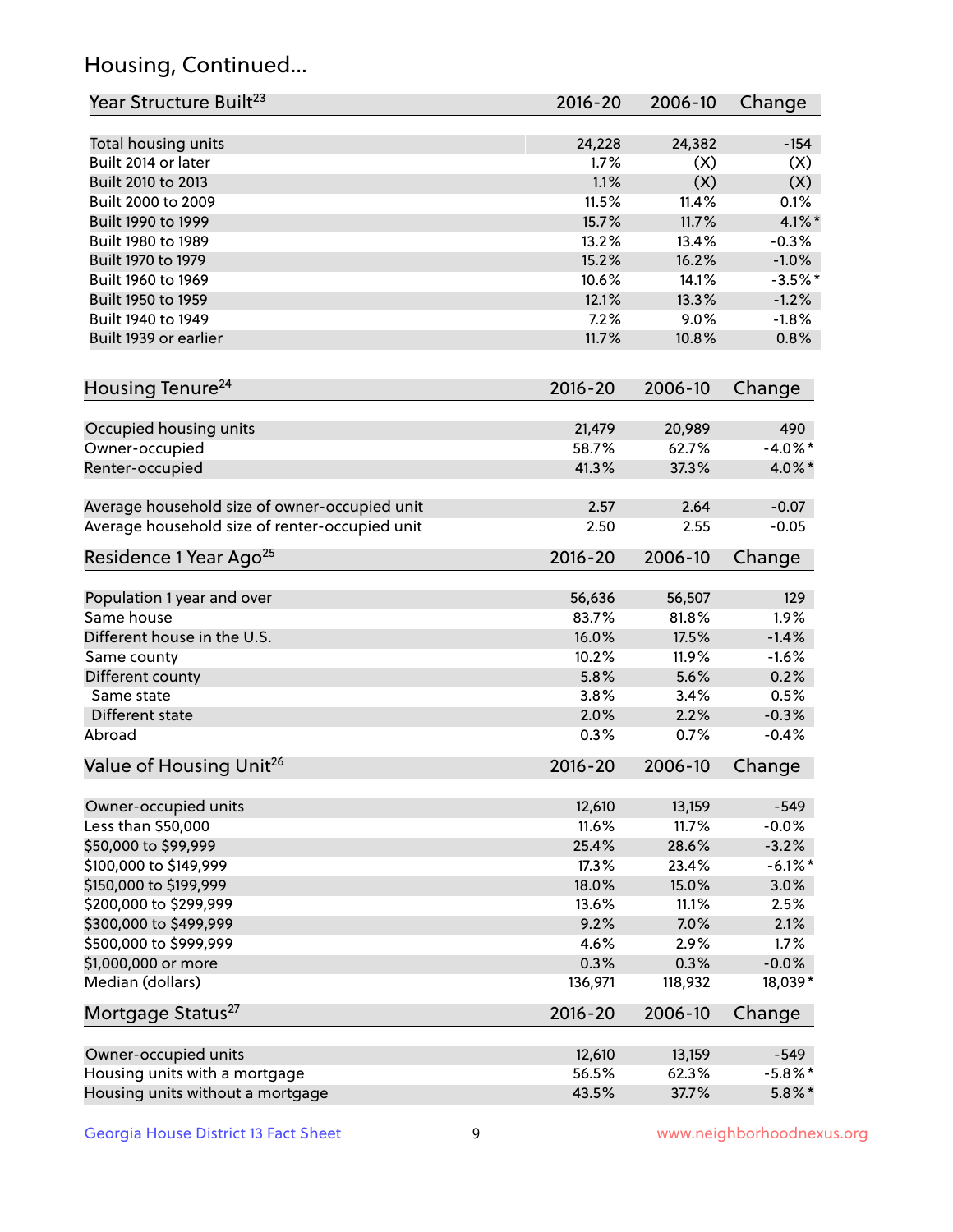## Housing, Continued...

| Selected Monthly Owner Costs <sup>28</sup>                                            | 2016-20     | 2006-10 | Change      |
|---------------------------------------------------------------------------------------|-------------|---------|-------------|
| Housing units with a mortgage                                                         | 7,119       | 8,194   | $-1,075*$   |
| Less than \$300                                                                       | 0.1%        | 0.2%    | $-0.1%$     |
| \$300 to \$499                                                                        | 1.5%        | 2.5%    | $-1.0%$     |
| \$500 to \$999                                                                        | 28.8%       | 39.0%   | $-10.2\%$ * |
| \$1,000 to \$1,499                                                                    | 37.2%       | 29.1%   | $8.1\%$ *   |
| \$1,500 to \$1,999                                                                    | 17.3%       | 15.6%   | 1.6%        |
| \$2,000 to \$2,999                                                                    | 11.1%       | 10.6%   | 0.4%        |
| \$3,000 or more                                                                       | 4.1%        | 2.8%    | 1.2%        |
| Median (dollars)                                                                      | 1,252       | 1,131   | $122*$      |
| Housing units without a mortgage                                                      | 5,491       | 4,965   | 526         |
| Less than \$150                                                                       | 2.7%        | 7.1%    | $-4.4%$     |
| \$150 to \$249                                                                        | 13.0%       | 17.9%   | $-4.9%$     |
| \$250 to \$349                                                                        | 20.7%       | 24.8%   | $-4.1%$     |
| \$350 to \$499                                                                        | 32.4%       | 29.9%   | 2.5%        |
| \$500 to \$699                                                                        | 17.9%       | 12.2%   | 5.7%        |
| \$700 or more                                                                         | 13.3%       | 8.1%    | 5.3%        |
| Median (dollars)                                                                      | 423         | 351     | $72*$       |
| Selected Monthly Owner Costs as a Percentage of<br>Household Income <sup>29</sup>     | $2016 - 20$ | 2006-10 | Change      |
| Housing units with a mortgage (excluding units where<br>SMOCAPI cannot be computed)   | 6,990       | 8,136   | $-1,146*$   |
| Less than 20.0 percent                                                                | 52.3%       | 41.0%   | $11.4\%$ *  |
| 20.0 to 24.9 percent                                                                  | 12.6%       | 16.4%   | $-3.8\%$ *  |
| 25.0 to 29.9 percent                                                                  | 10.6%       | 10.1%   | 0.5%        |
| 30.0 to 34.9 percent                                                                  | 5.6%        | 7.4%    | $-1.8%$     |
| 35.0 percent or more                                                                  | 18.8%       | 25.1%   | $-6.3%$     |
| Not computed                                                                          | 129         | 58      | 71          |
| Housing unit without a mortgage (excluding units where<br>SMOCAPI cannot be computed) | 5,468       | 4,874   | 595         |
| Less than 10.0 percent                                                                | 53.4%       | 40.6%   | 12.8%*      |
| 10.0 to 14.9 percent                                                                  | 19.3%       | 17.8%   | 1.5%        |
| 15.0 to 19.9 percent                                                                  | 8.9%        | 9.7%    | $-0.8%$     |
| 20.0 to 24.9 percent                                                                  | 4.6%        | 8.7%    | $-4.2%$     |
| 25.0 to 29.9 percent                                                                  | 3.9%        | 6.0%    | $-2.1%$     |
| 30.0 to 34.9 percent                                                                  | 3.3%        | 3.6%    | $-0.3%$     |
| 35.0 percent or more                                                                  | 6.6%        | 13.5%   | $-6.9%$     |
| Not computed                                                                          | 23          | 91      | $-69$       |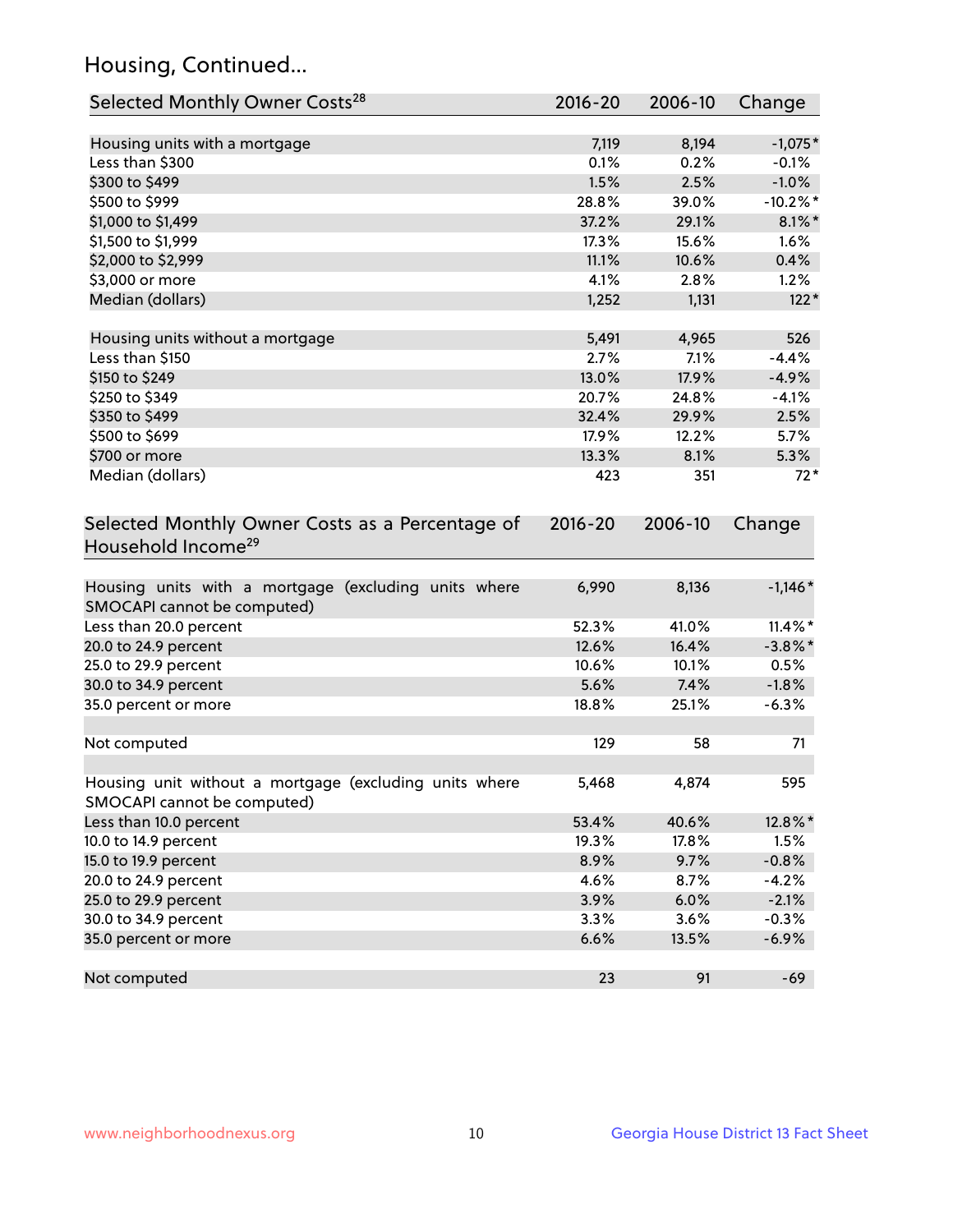## Housing, Continued...

| Gross Rent <sup>30</sup>   | 2016-20 | 2006-10 | Change    |
|----------------------------|---------|---------|-----------|
|                            |         |         |           |
| Occupied units paying rent | 8,470   | 7,383   | $1,088*$  |
| Less than \$200            | 3.8%    | 3.4%    | 0.4%      |
| \$200 to \$499             | 13.0%   | 24.1%   | $-11.1%$  |
| \$500 to \$749             | 33.6%   | 39.8%   | $-6.2%$   |
| \$750 to \$999             | 31.3%   | 21.6%   | $9.7\%$ * |
| \$1,000 to \$1,499         | 16.2%   | 9.3%    | 6.9%      |
| \$1,500 to \$1,999         | 1.2%    | 0.9%    | 0.2%      |
| \$2,000 or more            | 0.9%    | 0.8%    | 0.1%      |
| Median (dollars)           | 747     | 652     | $95*$     |
|                            |         |         |           |
| No rent paid               | 399     | 447     | $-48$     |
|                            |         |         |           |

| Gross Rent as a Percentage of Household Income <sup>31</sup>                   | $2016 - 20$ | 2006-10  | Change  |
|--------------------------------------------------------------------------------|-------------|----------|---------|
|                                                                                |             |          |         |
| Occupied units paying rent (excluding units where GRAPI<br>cannot be computed) | 8,079       | 7,199    | 880     |
| Less than 15.0 percent                                                         | 16.4%       | 15.0%    | 1.4%    |
| 15.0 to 19.9 percent                                                           | 14.2%       | 11.6%    | 2.6%    |
| 20.0 to 24.9 percent                                                           | 10.6%       | $11.9\%$ | $-1.3%$ |
| 25.0 to 29.9 percent                                                           | 10.2%       | 8.7%     | 1.5%    |
| 30.0 to 34.9 percent                                                           | 7.5%        | 11.1%    | $-3.6%$ |
| 35.0 percent or more                                                           | 41.1%       | 41.7%    | $-0.6%$ |
|                                                                                |             |          |         |
| Not computed                                                                   | 791         | 631      | 159     |

## Transportation

| Commuting to Work <sup>32</sup>           | $2016 - 20$ | 2006-10 | Change    |
|-------------------------------------------|-------------|---------|-----------|
|                                           |             |         |           |
| Workers 16 years and over                 | 23,753      | 23,535  | 219       |
| Car, truck, or van - drove alone          | 80.6%       | 78.1%   | $2.5%$ *  |
| Car, truck, or van - carpooled            | 9.9%        | 13.4%   | $-3.5%$ * |
| Public transportation (excluding taxicab) | $0.3\%$     | $0.9\%$ | $-0.6%$   |
| Walked                                    | 3.4%        | 2.8%    | 0.5%      |
| Other means                               | 1.2%        | $2.0\%$ | $-0.8%$   |
| Worked at home                            | 4.6%        | 2.7%    | $1.8\%$ * |
|                                           |             |         |           |
| Mean travel time to work (minutes)        | 22.1        | 20.3    | $1.8*$    |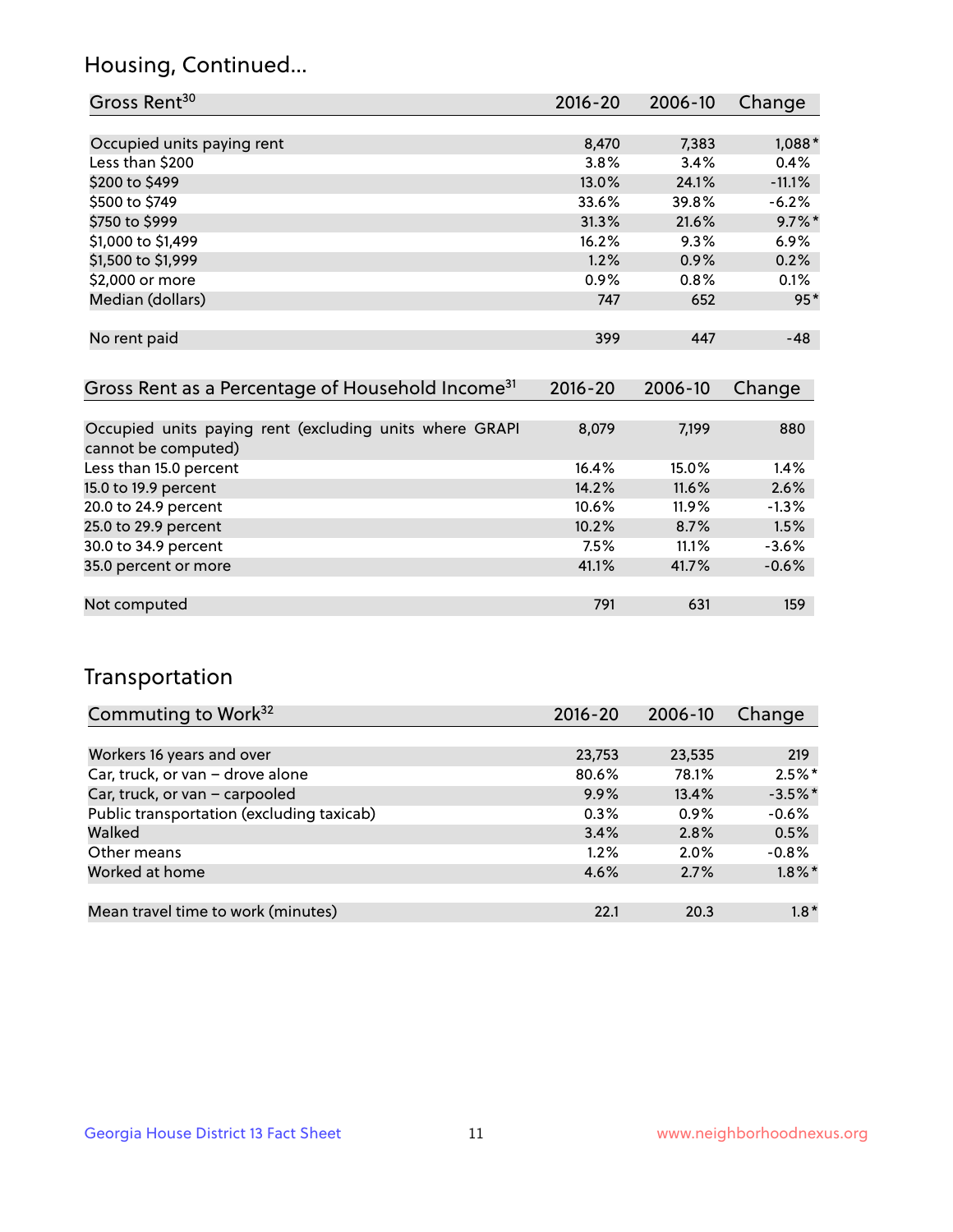## Transportation, Continued...

| Vehicles Available <sup>33</sup> | $2016 - 20$ | 2006-10  | Change     |
|----------------------------------|-------------|----------|------------|
|                                  |             |          |            |
| Occupied housing units           | 21,479      | 20,989   | 490        |
| No vehicles available            | $11.6\%$    | $10.6\%$ | 0.9%       |
| 1 vehicle available              | 30.7%       | 33.2%    | $-2.4%$    |
| 2 vehicles available             | 32.7%       | 36.5%    | $-3.8\%$ * |
| 3 or more vehicles available     | 25.0%       | 19.7%    | $5.3\%$ *  |

#### Health

| Health Insurance coverage <sup>34</sup>                 | 2016-20 |
|---------------------------------------------------------|---------|
|                                                         |         |
| Civilian Noninstitutionalized Population                | 55,399  |
| With health insurance coverage                          | 85.0%   |
| With private health insurance coverage                  | 60.3%   |
| With public health coverage                             | 36.8%   |
| No health insurance coverage                            | 15.0%   |
| Civilian Noninstitutionalized Population Under 19 years | 14,611  |
| No health insurance coverage                            | 6.5%    |
| Civilian Noninstitutionalized Population 19 to 64 years | 32,081  |
| In labor force:                                         | 23,823  |
| Employed:                                               | 22,721  |
| With health insurance coverage                          | 79.0%   |
| With private health insurance coverage                  | 75.3%   |
| With public coverage                                    | 6.1%    |
| No health insurance coverage                            | 21.0%   |
| Unemployed:                                             | 1,102   |
| With health insurance coverage                          | 57.2%   |
| With private health insurance coverage                  | 39.5%   |
| With public coverage                                    | 20.5%   |
| No health insurance coverage                            | 42.8%   |
| Not in labor force:                                     | 8,258   |
| With health insurance coverage                          | 74.2%   |
| With private health insurance coverage                  | 39.3%   |
| With public coverage                                    | 40.1%   |
| No health insurance coverage                            | 25.8%   |